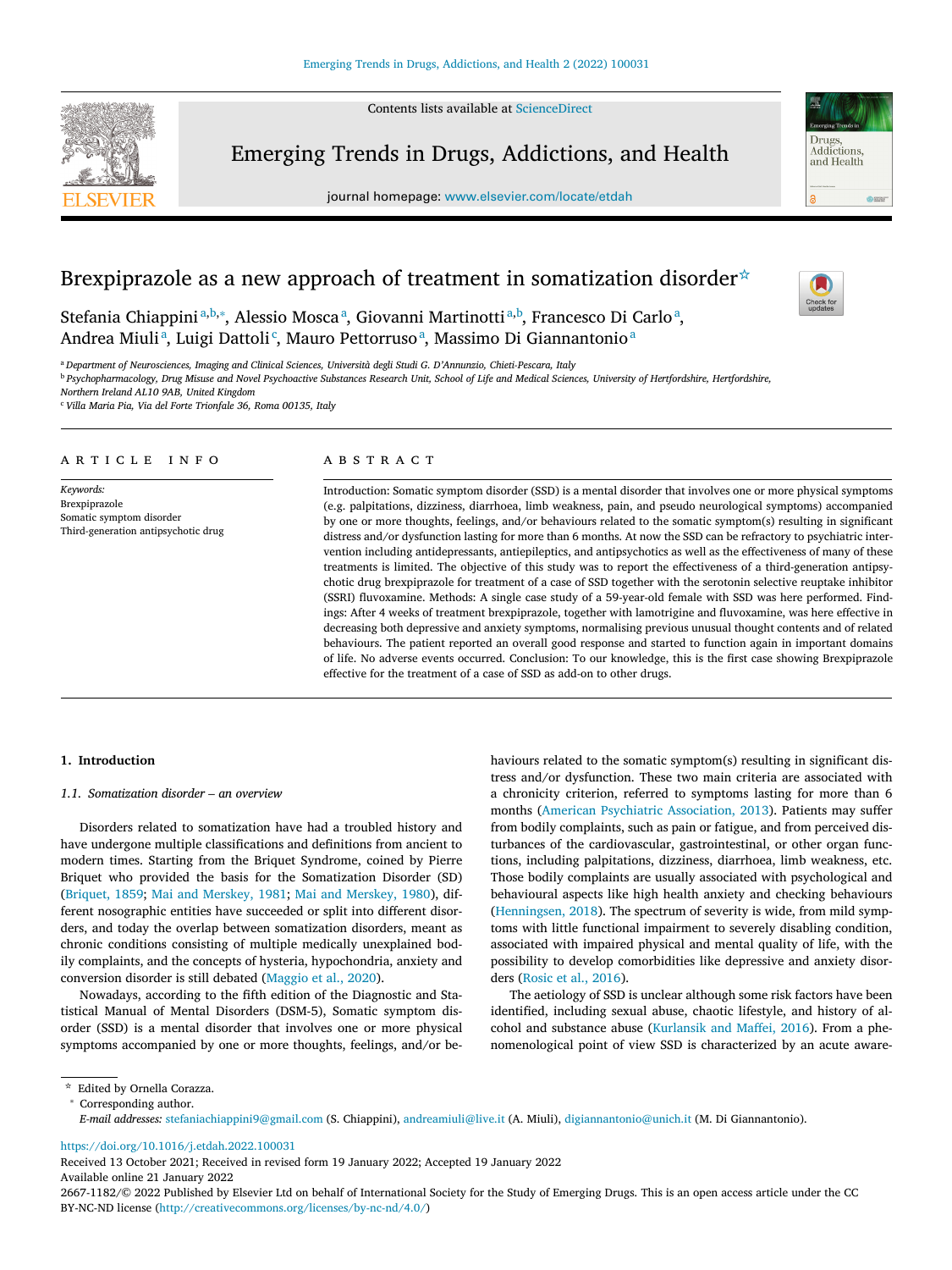ness of various bodily sensations, which are interpreted as indicative of a physical illness [\(D'Souza](#page-3-0) and Hooten, 2021). Furthermore, severe somatization has been associated with a morbid personality, in particular the avoidant, the paranoid and the [obsessive-compulsive](#page-3-0) (Rost et al., 1992). Its prevalence is estimated to be 5% to 7% of the general population, with higher female representation [\(Kurlansik](#page-3-0) and Maffei, 2016). However, data vary considerably in dependence on the underlying study population and the diagnostic criteria applied in the single studies [\(Piontek](#page-3-0) et al., 2018).

#### *1.2. Management of SD*

As for the treatment, while cognitive behaviour therapy (CBT) and [mindfulness-based](#page-3-0) therapy have given good results (Tyrer et al., 2014; [Kroenke,](#page-3-0) 2007; [Williams](#page-3-0) and Kuyken, 2012; O'Malley et al., 1999), [somatization](#page-3-0) disorders can be refractory to psychiatric intervention including antidepressants, antiepileptics, and antipsychotics [\(O'Malley](#page-3-0) et al., 1999; [Kleinstäuber](#page-3-0) et al., 2014) and the effectiveness of many of these [treatments](#page-3-0) has limited support (Kurlansik and Maffei, 2016). For this reason, patients are subjected to long treatments with multiple drugs and little benefit, resulting in frustration for both patient and physician [\(Henningsen,](#page-3-0) 2018; Rice et al., [2016\)](#page-3-0). Given the remarkable comorbidity of somatization disorders with anxiety and depressive disorders (de Waal et al., [2004\)](#page-3-0), selective serotonin reuptake inhibitors (SSRI) treatment proved effective in some cases [\(Noyes](#page-3-0) et al., 1998; [Muller](#page-3-0) et al., 2008); furthermore, very good results were shown by augmentation with atypical antipsychotics such as [paliperidone](#page-3-0) [\(Huang](#page-3-0) et al., 2012) and aripiprazole (Nagoshi et al., 2014) especially in resistant cases. Recently, a growing use of antipsychotic drugs as add-on treatments in sever mood or anxiety disorder has been recorded; in fact, data from the United Kingdom (UK) General Practice Research Database (GPRD) during years 1991–2000 in the general population, reported that less than 10% of first-time users were treated for schizophrenia or other psychotic disorders, whereas frequent indications for use of antipsychotic drugs were anxiety states, depression, and panic disorders, which combined accounted for over 50% of prescriptions (Kaye et al., [2003\)](#page-3-0). Similarly, in a Danish population-based study identifying all users of antipsychotics in Denmark during years 1997–2018, users without diagnoses relevant to antipsychotic treatment including depression-spectrum, anxiety, and personality disorders, etc. comprised of the largest group (37%), followed by schizophrenia and bipolar-spectrum disorders (34%). Quetiapine was most commonly used, both overall (51%) and amongst users without diagnoses relevant to antipsychotic treatment (58%) [\(Højlund](#page-3-0) et al., 2021). Similarly, a Chinese study investigating the off-label use of antipsychotic medications in psychiatric inpatients, excluding patients with schizophrenia spectrum disorder or bipolar disorder, found antipsychotics were used in a wide spectrum of psychiatric disorders, with the rate being the highest amongst patients with dissociative (conversion) disorders, and other mental disorders, including somatoform disorders, major depression disorder, anxiety disorder, and insomnia; and the top three most commonly used antipsychotics being olanzapine (29.1%), quetiapine (20.3%) and risperidone (6.8%) [\(Wang](#page-3-0) et al., 2021).

## *1.3. Brexpiprazole as a new therapeutic opportunity available*

Similarly to Aripiprazole and Cariprazine, Brexpiprazole is a thirdgeneration antipsychotic drug, with dopamine D2 and serotonin 5-HT1A partial agonism [\(Solmi](#page-3-0) et al., 2017; [Stahl,](#page-3-0) 2016; [Orsolini](#page-3-0) et al., 2016), antagonist activity at serotonergic 5-HT2A receptors, with similar high affinities at all of these receptors (Ki: 0.1 nM to 0.5 nM) and antagonist activity at noradrenergic  $\alpha$ 1B/2C <sup>29</sup>. Brexpiprazole (RXULTI®) is approved by the European Medicines Agency (EMA) for the treatment of schizophrenia in adult patients with a maximum recommended daily dose of 4 mg [\(EMA,](#page-3-0) 2021). Moreover, it has been shown to be an effective and safe drug for the treatment of major depressive disorder (MDD) as an augmentation therapy of SSRI antidepressants [\(Thase](#page-3-0) et al., 2015a, [2015b](#page-3-0); [Hobart](#page-3-0) et al., 2018; Cha et al., [2019\)](#page-3-0), and in the 2015 received approval by the Food and Drug Administration (FDA) as an adjunctive agent in the treatment of MDD [\(Stahl,](#page-3-0) 2016; FDA, [2021\)](#page-3-0). Brexpiprazole has also shown to be effective for the treatment of obsessive compulsive disorder (OCD) in augmentation with [antidepressants](#page-3-0) (Dold et al., 2015), as well as for the treatment of anxious distress (Cha et al., [2019;](#page-3-0) [Thase](#page-3-0) et al., 2019; Beyer and [Weisler,](#page-3-0) 2016).

*Aim of the study*: Currently, there are not published studies in the literature that have evaluated the role of Brexpiprazole in the treatment of SSD. After reviewing theoretical and experimental backgrounds available, here we report a successful case where brexpiprazole have been effective in the treatment of the SSD used in augmentation to an SSRI antidepressant.

## **2. Case description**

## *2.1. Initial assessment*

Our patient is a 59-year-old female who presented to our centre with a psychiatric personal history of psychosis and current severe depressive symptoms, hyperarousal, anxiety, insomnia, comorbid obsessivecompulsive symptoms with polarization on gastrointestinal disorders, such as constipation, indigestion, abdominal bloating, and digestive difficulties, including circular thoughts related to a so-considered abnormal morphology of bowels, and long-lasting (2–3 h/day) rituals including use of laxatives, specific foods and beverages and cigarettes. Also, before the admission, she had been doing for months several specialistic visits and unnecessary diagnostic exams. She was at her second psychiatric admission; the first one was in 2003, determined by a similar symptomatology, and was followed by a three-week compulsory hospitalisation in a public hospital in Rome, from where she was discharged with a diagnosis of Brief Psychotic Episode and a pharmacological treatment composed by fluvoxamine 50 mg/day, quetiapine 100 mg/day, lorazepam 5 mg/day. During the following years, she continued pharmacological treatments monitored by the public psychiatric service and started a cognitive behavioural therapy. However, in the past three years, several events, such as her mother's sudden death, health problems (multiple tooth extraction), job loss, and personal/familiar difficulties related with the CoViD-19 disease, triggered again symptoms, which had occurred before. Subsequent treatment strategies, such as extensive pharmacotherapy (antidepressants agents, e.g. paroxetine, mirtazapine; second-generation antipsychotic medications, e.g. quetiapine, olanzapine) had not significantly improved her situation for over three years, leading to despair, pervasive anxiety, subtotal insomnia, reduced appetite, and weight, increase in negativism and anankastic behaviours, social withdrawal, reduction in personal functioning. Before admission to our centre she accessed the public Emergency Department several times for panic attacks. When arrived, collecting personal information from her was very difficult, because her thoughts were polarised on the somatic disease and was not possible to understand her emotional experience; thus, in the first phase her husband and her psychiatrist were the major source of information regarding her. She appeared asthenic, careless, agitated, and worried. Initial psychodiagnostic evaluation included: Montgomery-Asberg Depression Rating Scale (MADRS) scored 45/50; Yale-Brown Obsessive Compulsive Scale (Y-BOCS) scored 30/40, with current somatic obsessions focused on constipation and compulsions related to the alvus control through rituals including laxatives and specific foods (e.g. kiwifruit) and beverages (e.g. coffee), no insight and high global severity (scored 5/5); Hamilton Anxiety Scale (HAM-A) scored 44/56; Toronto Alexithymia Scale (TAS-20) scored 64/100 which is indicative of alexithymia; Positive and Negative Syndrome Scale (PANSS) scored 126/210 with highest scores on tension, anxiety, somatic worries, unusual thoughts, rigid and stereotyped ideation, and active/passive social withdrawal; Self-report Symptom Inventory (SCL-90) resulted in highest scores in the following items: Somatization (1.16), Obsession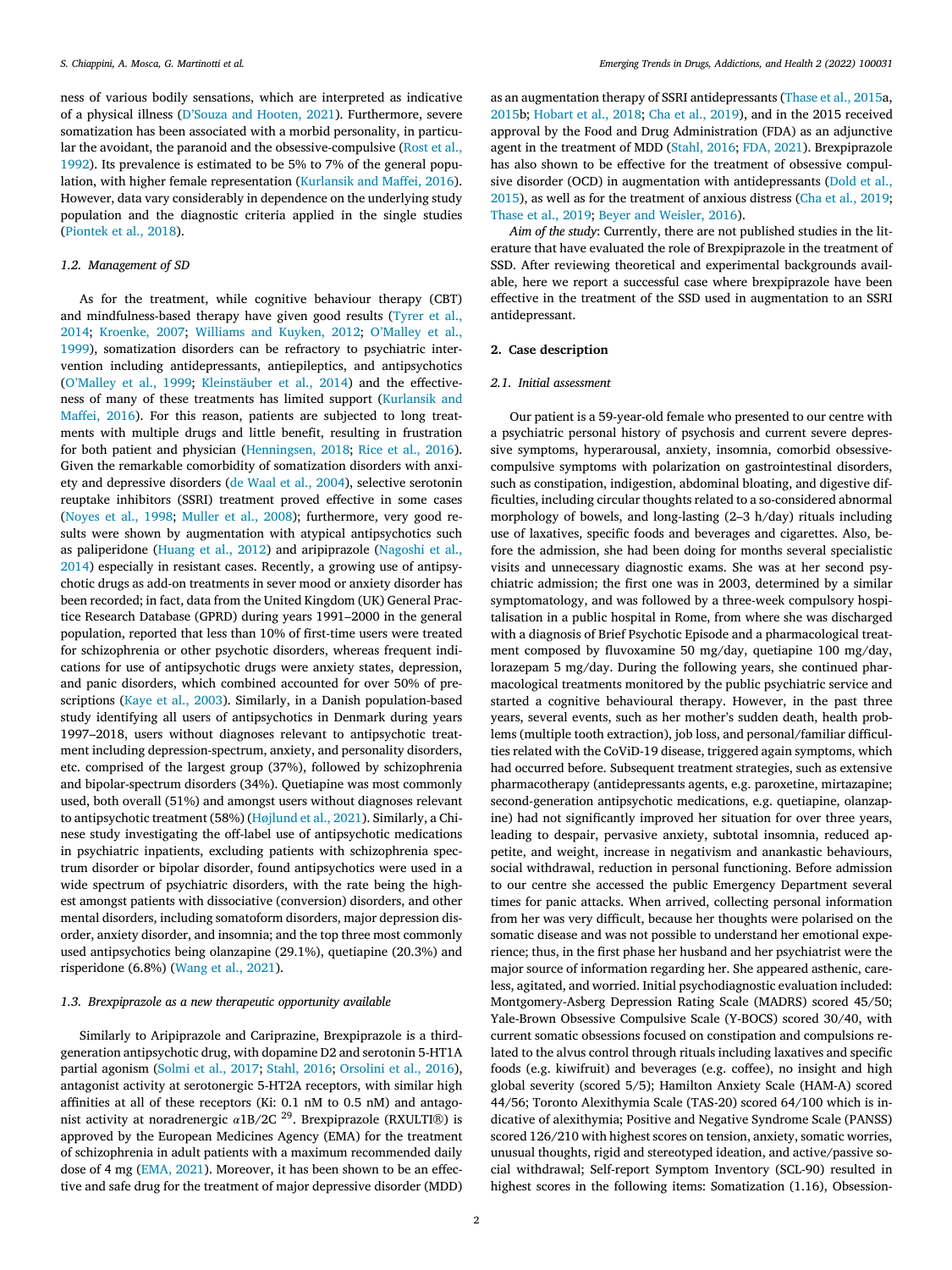Compulsion (2.7), Depression (2.7), Anxiety (3.1), Sleep Disturbances (3.3).

## *2.2. Treatment*

Because of the severe clinical conditions, haloperidol 3 mg/day, promazine 50 mg/day, and delorazepam 3.5 mg/day were initiated, together with fluvoxamine and lamotrigine at low doses in order to avoid induction side effects. After five days, fluvoxamine has been increased to 50 mg/day and brexpiprazole started at 1 mg/day, then titrated to 3 mg/day during 7 days. Lamotrigine was titrated up to 200 mg/day during 15 days. In the meanwhile, haloperidol and delorazepam, firstly used to manage acute symptoms, have been gradually reduced and then interrupted in 10 days. Promazine, used only for the sleeping problems, was then substituted by trazodone 75 mg. Vital signs were stable. No adverse events occurred.

## *2.3. Outcome and follow-up*

Evaluation after 4 weeks revealed a decrease in both depressive and anxiety symptoms, a normalisation of the previous unusual thought contents, which were now criticised, and of related behaviours. The patient reported an overall good response and started to function again in important domains of life. Before discharge from the clinical centre, a psychodiagnostic evaluation has been performed, being all scales showing a reduction in scores: MADRS from 45/50 to 5/50; Y-BOCS from 30/40 to 0/40, with current excellent insight and no level of severity scored 0/5; HAM-A from 44/56 to 2/56; TAS-20 64/100 to 46/100 which is not anymore indicative of alexithymia; PANSS from 126/210 to 30/210; SCL-90 resulted in an evident reduction of the scores previously recorded, such as Somatization (from 1.16 to 0.16), Obsession-Compulsion (from 2.7 to 0.1), Depression (from 2.7 to 0.15), Anxiety (from 3.1 to 0), and Sleep Disturbances (from 3.3 to 0.6). She was discharged with a diagnosis of Somatic Symptom Disorder and currently continues brexpiprazole treatment, and has been in remission for 2 months now. We systematically monitor symptoms and possible adverse effects.

## **3. Discussion**

To our knowledge, this is the first report to show the efficacy of brexpiprazole in improving depressive and anxiety symptoms in patients with an SSD. In this case, brexpiprazole has been used as an augmentation therapy considered the limited efficacy of SSRIs in the induction phase on pervasive anxiety and depressive symptoms, and in order to avoid eventual side effects related to higher dosages of fluvoxamine. Atypical antipsychotics, specifically aripiprazole, olanzapine, and quetiapine, may be able to improve symptoms in patients with an inadequate response to common [antidepressants](#page-3-0) such as SSRIs (Mulder et al., 2018). However, they might be associated with side effects related to specific pharmacologic profiles and interactions, including symptoms of akathisia, weight gain, and sedation/somnolence, making them unsuitable for some patients and reducing the compliance to treatments [\(Mulder](#page-3-0) et al., 2018; [Thase,](#page-3-0) 2016).

Specifically, in respect to factors and neurobiological mechanisms explaining the effectiveness of brexpiprazole, it was possibly related to its pharmacological profile, showing affinity for multiple receptors, including the 5-HT2A, 5-HT2B, 5-HT7, noradrenaline, histamine H1, and muscarinic M1 receptors [\(Solmi](#page-3-0) et al., 2017; [Stahl,](#page-3-0) 2016; Orsolini et al., 2016). Moreover, it has shown to have a good [tolerability](#page-3-0) profile; in fact, no adverse effects have been recorded. On this regard, compared to aripiprazole, brexpiprazole has lower intrinsic activity at the D2 receptor, but exhibits a more potent 5-HT2A antagonism, which is why it appears to be less likely to induce extrapyramidal symptoms (EPS) [\(Stahl,](#page-3-0) 2016). Pharmacodynamic drug-drug interactions between brexpiprazole and fluvoxamine may have been successfully used here. In

fact, fluvoxamine is a potent SSRI with a very high affinity for the serotonin transporter and a negligible affinity for all other receptors and transporters, with the exception of the opioid receptor  $\sigma$ 1, on which it acts as a potent agonist, this contributing to its antidepressant and anxiolytic properties. It has been approved as treatment of OCD, social anxiety disorder, depression, panic disorder, generalized anxiety disorder (GAD), and posttraumatic stress disorder (PTSD) with dosages ranging from 50 mg/day up to 300 mg/day<sup>40</sup>. Furthermore, considering the involvement of serotonin in mediating certain aspects of dopamine-related actions, such as locomotion, reward, and threat avoidance, and the beneficial effects of the treatments proposed here, a serotonergic dysfunction might be considered, as might be in a number of psychopathological disorders affecting emotions, memory, sleep, etc. such as depression, anxiety disorders, eating disorders, impulse control disorders, etc., all conditions where drugs with main activities on 5-HT, such as SSRIs, are reasonably effective therapeutic agents [\(Marazziti,](#page-3-0) 2017; Lin et al., 2014). Finally, lamotrigine, a glutamate, [voltage-gated](#page-4-0) sodium channel blocker (Glu-CB) used as anticonvulsant and mood stabilizer, has been added. Apart for seizures, it is commonly prescribed for maintenance treatment of bipolar I disorder, and neuropathic pain/chronic pain, and as adjunctive treatment for psychosis, schizophrenia and major depressive disorder [\(StahlStephen](#page-3-0) GM, 2021). The three drugs did not show pharmacokinetic interactions that might have been associated with side effects. Despite the therapeutic indications recorded [\(EMA,](#page-3-0) 2021), the use of brexpiprazole was effective in this context. This use is called as off-label and refers to the use of mediation for a diagnosis, age group, or biological condition (such as pregnancy) that is not an officially approved use of that medication. Even though inappropriate, unjustified, or reflexive off-label prescribing may determine unnecessary risks for side effects, or not be efficacious, and may have medico-legal consequences [\(Wang](#page-3-0) et al., 2021), as in the presented case, in most settings it is common and legal, and may be reasonable and necessary when e.g. current treatments options have failed, and might give prescribers an opportunity to provide their patients the latest possible treatment options. For example, although there have been no randomized, controlled trials, aripiprazole, which is quite similar as pharmacological profile to brexpiprazole, has been found to be effective in treating anxiety disorders in two open-label trials (Pae et al., [2008;](#page-4-0) [Katzman,](#page-4-0) 2011). Many factors contribute to off-label use of medication in psychiatry, including an incomplete biological understanding of the pathophysiology of mental illnesses and the evidence that current pharmacologic treatments generally act on a broad range of receptor systems in the brain [\(Carton](#page-4-0) et al., 2015). In this means a personalized medicine approach is desirable. Moreover, at now there are a limited number of medications available for a relatively large number of mental disorders, and there is often a slow, expensive process for approval for a new indication which may disincentivize pharmaceutical companies. Then, possibly brexpiprazole might be approved in the future for several other indications than the current ones.

A latter point which might not be underestimated is that there are high heterogeneity and substantial differences in data regarding prevalence of SSD in primary care patients, e.g. detection rates vary according to the use of diagnostic criteria, such as the International Classification of Diseases (ICD) or the DSM. As low detection of SSD in primary care means a low management of them, SSD poses a highly relevant public health problem, and this is particularly alarming as the primary care practice serves as the patient's first point of entry into the health care system and access to mental health services [\(Piontek](#page-3-0) et al., 2018). In this means, a specific training and reliable diagnostic tools improving the early detection of SSD are needed.

## **4. Conclusion**

These data indicate that adjunctive brexpiprazole 3 mg/day could be a safe and efficacious treatment option in reducing both depressive and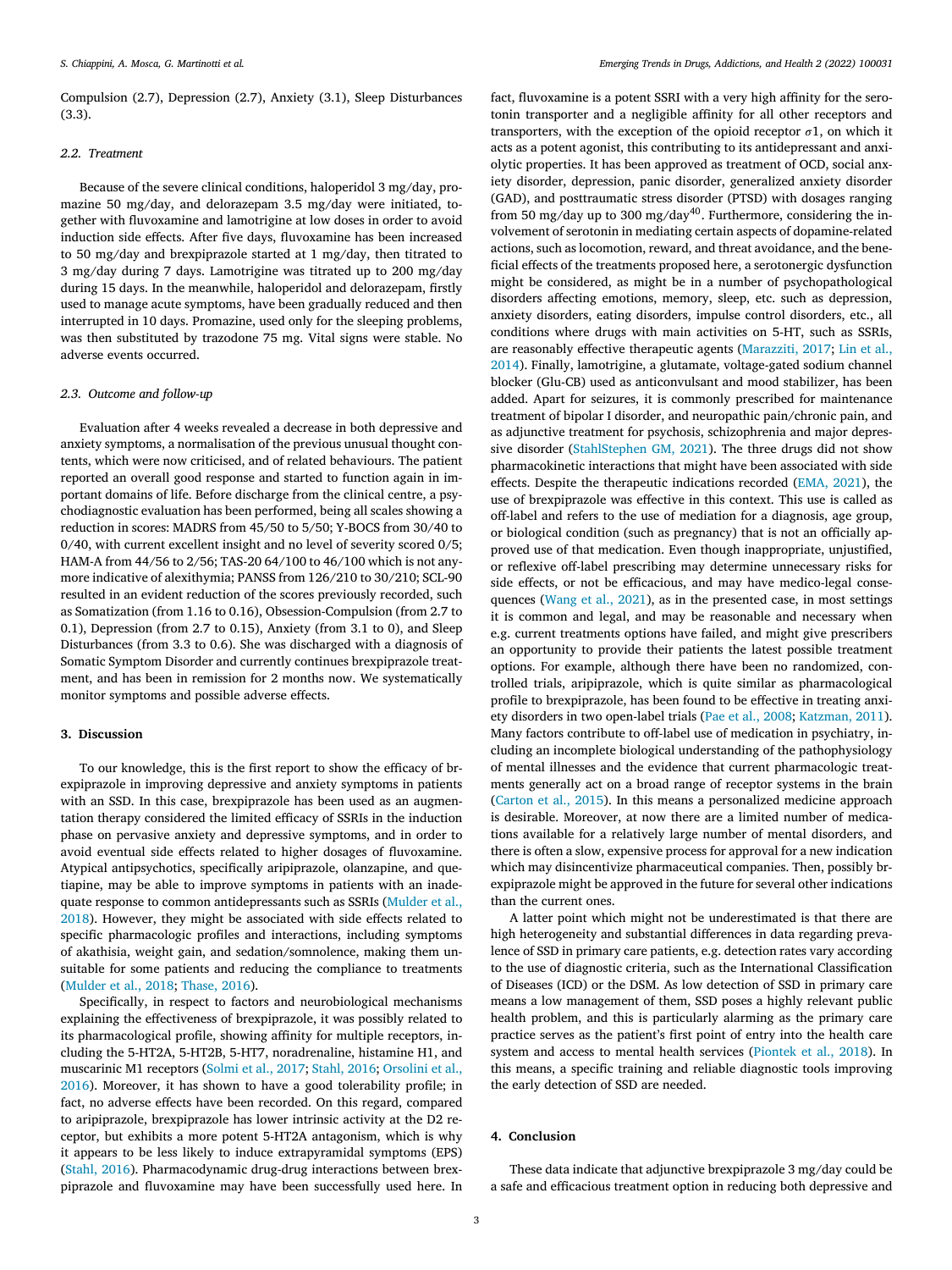<span id="page-3-0"></span>anxiety symptoms in patients with clinically relevant symptomatology who have not responded to an SSRI therapy.

## **Funding**

None.

## **Patient consent for publication**

Data in the manuscript were collected and reported with patient's informed consent.

## **Declaration of Competing Interest**

GM: has been a consultant and/or a speaker and/or has received research grants from Angelini, Doc Generici, Janssen-Cilag, Lundbeck, Otsuka, Pfizer, Servier, Recordati.

SC, AM, AMi, FDC, LD, MP: nothing to be declared. MDG: has been a consultant and/or a speaker and/or has received research grants from Angelini, Janssen-Cilag, Lundbeck, Otsuka, Pfizer, Servier, Recordati.

## **CRediT authorship contribution statement**

**Stefania Chiappini:** Conceptualization, Writing – original draft. **Alessio Mosca:** Conceptualization, Writing – original draft. **Giovanni Martinotti:** Conceptualization, Writing – review & editing. **Francesco Di Carlo:** Writing – review & editing. **Andrea Miuli:** Writing – original draft. **Luigi Dattoli:** Writing – review & editing. **Mauro Pettorruso:** Writing – review & editing. **Massimo Di Giannantonio:** Writing – review & editing.

#### **Acknowledgments**

None.

#### **References**

- Briquet P.*Traite ́Clinique et Therapeutique de l'hyste ́rie*. (J.B. Bailliere et fils, ed.). Paris; 1859.
- Mai, F.M., Merskey, H., 1981. Briquet's concept of hysteria: an historical perspective. Can. J. Psychiatry 26 (1), 57–63. doi[:10.1177/070674378102600112.](https://doi.org/10.1177/070674378102600112)
- Mai, F.M., Merskey, H., 1980. Briquet's Treatise on hysteria. A synopsis and commentary. Arch. Gen. Psychiatry 37 (12), 1401–1405. doi:10.1001/arch[psyc.1980.01780250087010.](https://doi.org/10.1001/archpsyc.1980.01780250087010)
- Maggio, J., Alluri, P.R., Paredes-Echeverri, S., et al., 2020. Briquet syndrome revisited: implications for functional neurological disorder. Brain Commun. 2 (2), fcaa156. doi[:10.1093/braincomms/fcaa156.](https://doi.org/10.1093/braincomms/fcaa156)
- American Psychiatric Association. Diagnostic and statistical manual of mental disorders. 5th ed.,. 2013.
- Henningsen, P., 2018. Management of somatic symptom disorder. Dialogues Clin. Neurosci. 20 (1), 23–31. doi[:10.31887/DCNS.2018.20.1/phenningsen.](https://doi.org/10.31887/DCNS.2018.20.1/phenningsen)
- [Kurlansik,](http://refhub.elsevier.com/S2667-1182(22)00001-0/sbref0007) S.L., [Maffei,](http://refhub.elsevier.com/S2667-1182(22)00001-0/sbref0007) M.S., 2016. Somatic symptom disorder. Am. Fam. Physician 93  $(1), 49-54.$
- D'Souza R.S., Hooten W.M. Somatic syndrome disorders. In: treasure Island (FL); 2021.
- Rost, K.M., Akins, R.N., Brown, F.W., Smith, G.R., 1992. The comorbidity of DSM-III-R personality disorders in somatization disorder. Gen. Hosp. Psychiatry 14 (5), 322– 326. doi[:10.1016/0163-8343\(92\)90066-j.](https://doi.org/10.1016/0163-8343(92)90066-j)
- Piontek, K., Shedden-Mora, M.C., Gladigau, M., Kuby, A., Löwe, B., 2018. Diagnosis of somatoform disorders in primary care: diagnostic agreement, predictors, and comaprisons with depression and anxiety. BMC Psychiatry 18 (1), 1–9. doi[:10.1186/s12888-018-1940-3.](https://doi.org/10.1186/s12888-018-1940-3)
- Tyrer, P., Cooper, S., Salkovskis, P., et al., 2014. Clinical and cost-effectiveness of cognitive behaviour therapy for health anxiety in medical patients: a multicentre randomised controlled trial. Lancet 383 (9913), 219–225. doi[:10.1016/S0140-6736\(13\)61905-4.](https://doi.org/10.1016/S0140-6736(13)61905-4)
- Kroenke, K., 2007. Efficacy of treatment for somatoform disorders: a review of randomized controlled trials. Psychosom. Med. 69 (9), 881–888. doi[:10.1097/PSY.0b013e31815b00c4.](https://doi.org/10.1097/PSY.0b013e31815b00c4)
- Williams, J.M.G., Kuyken, W., 2012. Mindfulness-based cognitive therapy: a promising new approach to preventing depressive relapse. Br. J. Psychiatry 200 (5), 359–360. doi[:10.1192/bjp.bp.111.104745.](https://doi.org/10.1192/bjp.bp.111.104745)
- [O'Malley,](http://refhub.elsevier.com/S2667-1182(22)00001-0/sbref0014) P.G., [Jackson,](http://refhub.elsevier.com/S2667-1182(22)00001-0/sbref0014) J.L., [Santoro,](http://refhub.elsevier.com/S2667-1182(22)00001-0/sbref0014) J., [Tomkins,](http://refhub.elsevier.com/S2667-1182(22)00001-0/sbref0014) G., [Balden,](http://refhub.elsevier.com/S2667-1182(22)00001-0/sbref0014) E., [Kroenke,](http://refhub.elsevier.com/S2667-1182(22)00001-0/sbref0014) K., 1999. [Antidepressant](http://refhub.elsevier.com/S2667-1182(22)00001-0/sbref0014) therapy for unexplained symptoms and symptom syndromes. J. Fam. Pract. 48 (12), 980–990.
- Kleinstäuber, M., Witthöft, M., Steffanowski, A., van Marwijk, H., Hiller, W., Lambert, M.J., 2014. Pharmacological interventions for somatoform disorders in adults. Cochrane Database Syst. Rev. (11), CD010628 doi[:10.1002/14651858.CD010628.pub2.](https://doi.org/10.1002/14651858.CD010628.pub2)
- Rosic, T., Kalra, S., Samaan, Z., 2016. Somatic symptom disorder, a new DSM-5 diagnosis of an old clinical challenge. BMJ Case Rep. 2016. doi[:10.1136/bcr-2015-212553.](https://doi.org/10.1136/bcr-2015-212553)
- Rice, A.S.C., Smith, B.H., Blyth, F.M., 2016. Pain and the global burden of disease. Pain 157 (4), 791–796. doi[:10.1097/j.pain.0000000000000454.](https://doi.org/10.1097/j.pain.0000000000000454)
- de Waal, M.W.M., Arnold, I.A., Eekhof, J.A.H., van Hemert, A.M., 2004. Somatoform disorders in general practice: prevalence, functional impairment and comorbidity with anxiety and depressive disorders. Br. J. Psychiatry 184, 470–476. doi[:10.1192/bjp.184.6.470.](https://doi.org/10.1192/bjp.184.6.470)
- Noyes, R.J., Happel, R.L., Muller, B.A., et al., 1998. Fluvoxamine for somatoform disorders: an open trial. Gen. Hosp. Psychiatry 20 (6), 339–344. doi[:10.1016/s0163-8343\(98\)00044-9.](https://doi.org/10.1016/s0163-8343(98)00044-9)
- Muller, J.E., Wentzel, I., Koen, L., Niehaus, D.J.H., Seedat, S., Stein, D.J., 2008. Escitalopram in the treatment of multisomatoform disorder: a doubleblind, placebo-controlled trial. Int. Clin. Psychopharmacol. 23 (1), 43–48. doi[:10.1097/YIC.0b013e32825ea301.](https://doi.org/10.1097/YIC.0b013e32825ea301)
- Huang, M., Luo, B., Hu, J., et al., 2012. Combination of citalopram plus paliperidone is better than citalopram alone in the treatment of somatoform disorder: results of a 6-week randomized study. Int. Clin. Psychopharmacol. 27 (3), 151–158. doi[:10.1097/YIC.0b013e328351c7e8.](https://doi.org/10.1097/YIC.0b013e328351c7e8)
- Nagoshi, Y., Tominaga, T., Fukui, K., 2014. Effect of aripiprazole augmentation for treatment-resistant somatoform disorder: a case series. J. Clin. Psychopharmacol. 34 (3), 397–398. doi[:10.1097/JCP.0000000000000063.](https://doi.org/10.1097/JCP.0000000000000063)
- Kaye, J.A., Bradbury, B.D., Jick, H., 2003. Changes in antipsychotic drug prescribing by general practitioners in the United Kingdom from 1991 to 2000: a population-based observational study. Br. J. Clin. Pharmacol. 56 (5), 569–575. doi[:10.1046/j.1365-2125.2003.01905.x.](https://doi.org/10.1046/j.1365-2125.2003.01905.x)
- Højlund, M., Andersen, J.H., Andersen, K., Correll, C.U., Hallas, J., 2021. Use of antipsychotics in Denmark 1997-2018: a nation-wide drug utilisation study with focus on off-label use and associated diagnoses. Epidemiol. Psychiatr. Sci. doi[:10.1017/S2045796021000159.](https://doi.org/10.1017/S2045796021000159)
- Wang, J., Jiang, F., Yang, Y., et al., 2021. Off-label use of antipsychotic medications in psychiatric inpatients in China: a national real-world survey. BMC Psychiatry 21 (1), 1–9. doi[:10.1186/s12888-021-03374-0.](https://doi.org/10.1186/s12888-021-03374-0)
- Solmi, M., Murru, A., Pacchiarotti, I., et al., 2017. Safety, tolerability, and risks associated with first- and second-generation antipsychotics: a state-of-the-art clinical review. Ther. Clin. Risk Manag. 13, 757–777. doi[:10.2147/TCRM.S117321.](https://doi.org/10.2147/TCRM.S117321)
- Stahl, S.M., 2016. Mechanism of action of brexpiprazole: comparison with aripiprazole. CNS Spectr. 21 (1), 1–6. doi[:10.1017/S1092852915000954.](https://doi.org/10.1017/S1092852915000954)
- Orsolini, L., Tomasetti, C., Valchera, A., et al., 2016. An update of safety of clinically used atypical antipsychotics. Expert Opin. Drug Saf. 15 (10), 1329–1347. doi[:10.1080/14740338.2016.1201475.](https://doi.org/10.1080/14740338.2016.1201475)
- EMA. Rxulti-Epar-Product-Information\_en.; 2021. https://www.ema.europa.eu/en/ [documents/product-information/rxulti-epar-product-information\\_en.pdf.](https://www.ema.europa.eu/en/documents/product-information/rxulti-epar-product-information_en.pdf)
- Thase, M.E., Youakim, J.M., Skuban, A., et al., 2015a. Adjunctive brexpiprazole 1 and 3 mg for patients with major depressive disorder following inadequate response to antidepressants: a phase 3, randomized, double-blind study. J. Clin. Psychiatry 76 (9), 1232–1240. doi[:10.4088/JCP.14m09689.](https://doi.org/10.4088/JCP.14m09689)
- Thase, M.E., Youakim, J.M., Skuban, A., et al., 2015b. Efficacy and safety of adjunctive brexpiprazole 2 mg in major depressive disorder: a phase 3, randomized, placebocontrolled study in patients with inadequate response to antidepressants. J. Clin. Psychiatry 76 (9), 1224–1231. doi[:10.4088/JCP.14m09688.](https://doi.org/10.4088/JCP.14m09688)
- Hobart, M., Skuban, A., Zhang, P., et al., 2018. A Randomized, placebo-controlled study of the efficacy and safety of fixed-dose brexpiprazole 2 mg/d as adjunctive treatment of adults with major depressive disorder. J Clin Psychiatry 79 (4). doi[:10.4088/JCP.17m12058.](https://doi.org/10.4088/JCP.17m12058)
- Cha, D.S., Luo, X., Ahmed, J., Becirovic, L., Cha, R.H., McIntyre, R.S., 2019. Brexpiprazole as an augmentation agent to antidepressants in treatment resistant major depressive disorder. Expert Rev. Neurother. 19 (9), 777–783. doi[:10.1080/14737175.2019.1653759.](https://doi.org/10.1080/14737175.2019.1653759)

FDA. Rexulti (brexpiprazole) FDA Approval History. 2021

- Dold, M., Aigner, M., Lanzenberger, R., Kasper, S., 2015. Antipsychotic augmentation of serotonin reuptake inhibitors in treatment-resistant obsessive-compulsive disorder: an update meta-analysis of double-blind, randomized, placebo-controlled trials. Int. J. Neuropsychopharmacol. 18 (9). doi[:10.1093/ijnp/pyv047.](https://doi.org/10.1093/ijnp/pyv047)
- Thase, M.E., Weiller, E., Zhang, P., Weiss, C., McIntyre, R.S., 2019. Adjunctive brexpiprazole in patients with major depressive disorder and anxiety symptoms: post hoc analyses of three placebo-controlled studies. Neuropsychiatr. Dis. Treat. 15, 37–45. doi[:10.2147/NDT.S185815.](https://doi.org/10.2147/NDT.S185815)
- Beyer, J.L., Weisler, R.H., 2016. Adjunctive brexpiprazole for the treatment of major depressive disorder. Expert Opin. Pharmacother. 17 (17), 2331–2339. doi[:10.1080/14656566.2016.1254188.](https://doi.org/10.1080/14656566.2016.1254188)
- Mulder, R., Hamilton, A., Irwin, L., et al., 2018. Treating depression with adjunctive antipsychotics. Bipolar Disord. 20, 17–24. doi[:10.1111/bdi.12701.](https://doi.org/10.1111/bdi.12701)
- Thase, M.E., 2016. Adverse effects of second-generation antipsychotics as adjuncts to antidepressants: are the risks worth the benefits? Psychiatr. Clin. N. Am. 39 (3), 477– 486. doi[:10.1016/j.psc.2016.04.008.](https://doi.org/10.1016/j.psc.2016.04.008)
- StahlStephen GM, 2021. Stahl's Essential [Psychopharmacology](http://refhub.elsevier.com/S2667-1182(22)00001-0/sbref0040) : Prescriber's Guide, 6th ed. Cambridge University Press.